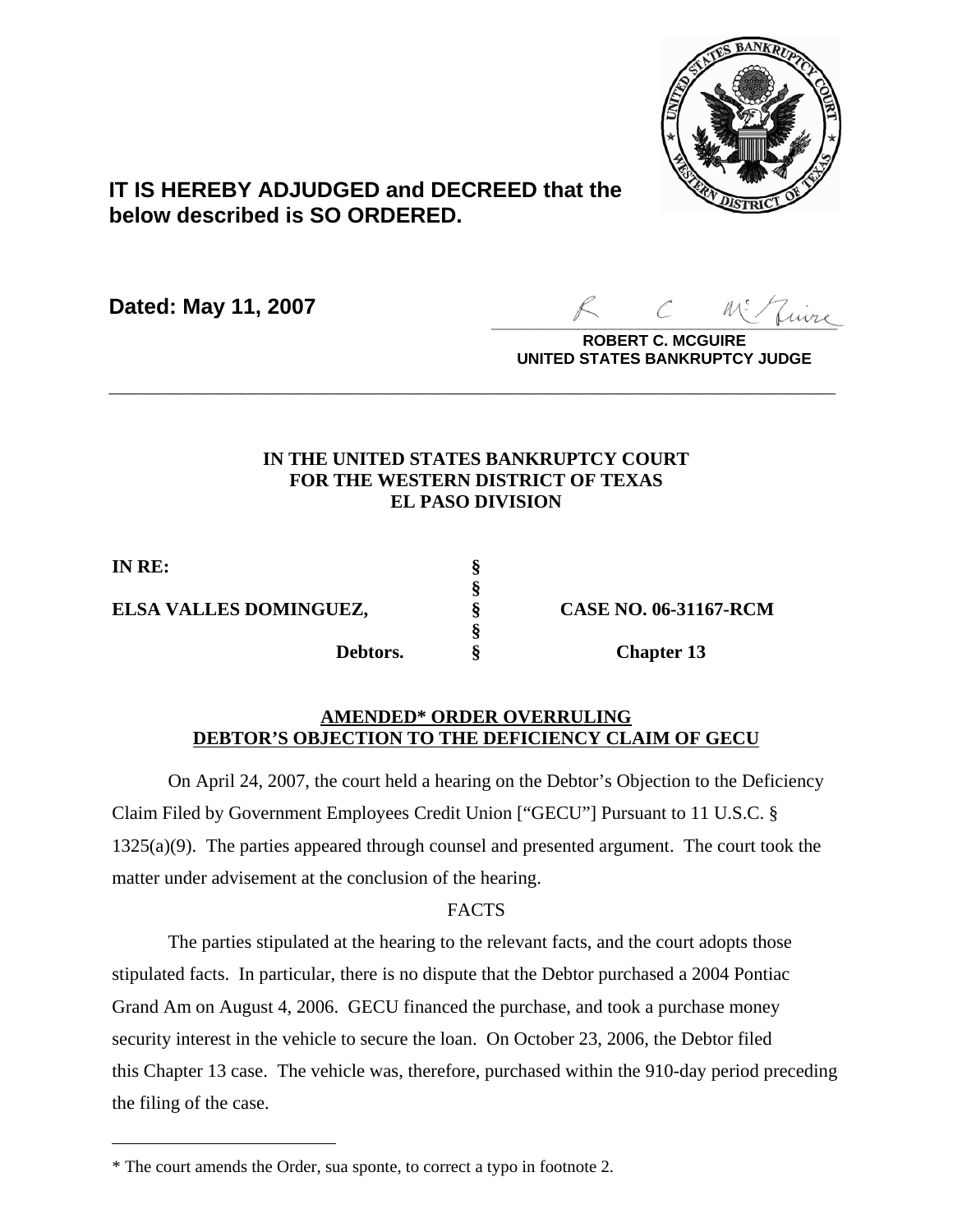The Debtor filed her Chapter 13 plan on October 23, 2006, also. It provides that the vehicle will be surrendered to GECU. Specifically, Debtor's Chapter 13 plan uses the approved "form" for this District and so includes, in Section VI(1)(B), "Specific Treatment for Payment of Allowed Claims–Payments to Be Made by the Debtor Directly to Creditors, Including Post-Petition Domestic Support Obligations," the following boilerplate language:

Debtor surrenders the following collateral. Confirmation of the Plan shall operate to lift the automatic stay provided by 11 U.S.C.§ 362(a) with respect to the collateral listed, and any unsecured deficiency claim may be filed in accordance with the procedures set forth in the Standing Order Relating to Chapter 13 Case Administration for this Division.<sup>1</sup>

Following that language, the Debtor listed the Grand Am as collateral to be surrendered to GECU.<sup>2</sup> GECU did not object to the plan, which was confirmed on January 3, 2007.

<sup>2</sup> The plan contains no statement that the vehicle will be surrendered in full satisfaction of the balance of the purchase money loan secured by it. It does expressly permit GECU to file "any unsecured deficiency claim" it may have after the surrender and foreclosure of its security interest in the vehicle. As stated above, GECU did not object to the plan, and it was confirmed on January 3, 2007. The Debtor has not sought to modify the treatment of GECU's claim set forth in Section VII (B) of their confirmed plan to change the surrender to expressly be in full satisfaction of the debt, if that were possible at this time given that the surrender and foreclosure may have happened months ago. *See* **Republic Supply Co. v. Shoaf**, 815 F.2d 1046 (5<sup>th</sup> Cir. 1987) (*res judicata* applied to a confirmed chapter 13 plan); **Sun Finance Co., Inc. v. Howard**, 972 F.2d 639 (5<sup>th</sup> Cir. 1992) (same); *but cf.* In re Stukes, 357 B.R. 879 (Bankr. M.D. Fla. 2006) (due to accelerated confirmation of chapter 13 plans under BAPCPA, confirmed plan had no *res judicata* effect on debtor's objection to secured creditor's claim that was heard after confirmation).

Whatever the language of the plan, the Debtor in her Objection to the Deficiency Claim makes the argument that her confirmed plan has the effect, as a matter of law, of her surrendering the vehicle in full satisfaction of GECU's claim. The court notes that the boilerplate language in the plan allowing "any deficiency claim" to be filed after a surrender of collateral applies not just to "910 car claims" but to any collateral surrendered under that section of the plan. This fact, and the permissive nature of the provision–allowing the filing of "any" deficiency claim–may not necessarily conflict with the concept of a surrender in full satisfaction. Instead, the boilerplate language could be read only to permit the *filing* of a deficiency claim, and not address its *allowance.* For example, if the creditor takes possession and forecloses in a way that, under State law, results in forfeiture of a deficiency claim, the boilerplate language might permit the filing of that claim, but would not govern its allowance. That would be determined by an objection to claim, as was filed here. In other words, the boilerplate language applies to *all* types of collateral and may only permit the filing of a deficiency claim, but may not determine its allowance.

The parties, however, have not addressed the issues of whether the plan's language should be construed as not providing for surrender in full satisfaction but allowing a deficiency, thus binding the Debtor, or whether it should be construed as providing for surrender in full satisfaction and thus binding GEFCU in light of its failure to object to it. Therefore, and in light of its ruling below which makes a decision on these issues unnecessary, the court declines to decide these issues at this time.

<sup>1</sup> Under this Standing Order, the stay lifts ten days after confirmation of the plan, and the creditor has 90 days to file a deficiency claim. Here, there is no contention that GECU's proof of claim for the \$11,809.84 unsecured deficiency was not filed within the 90-day period.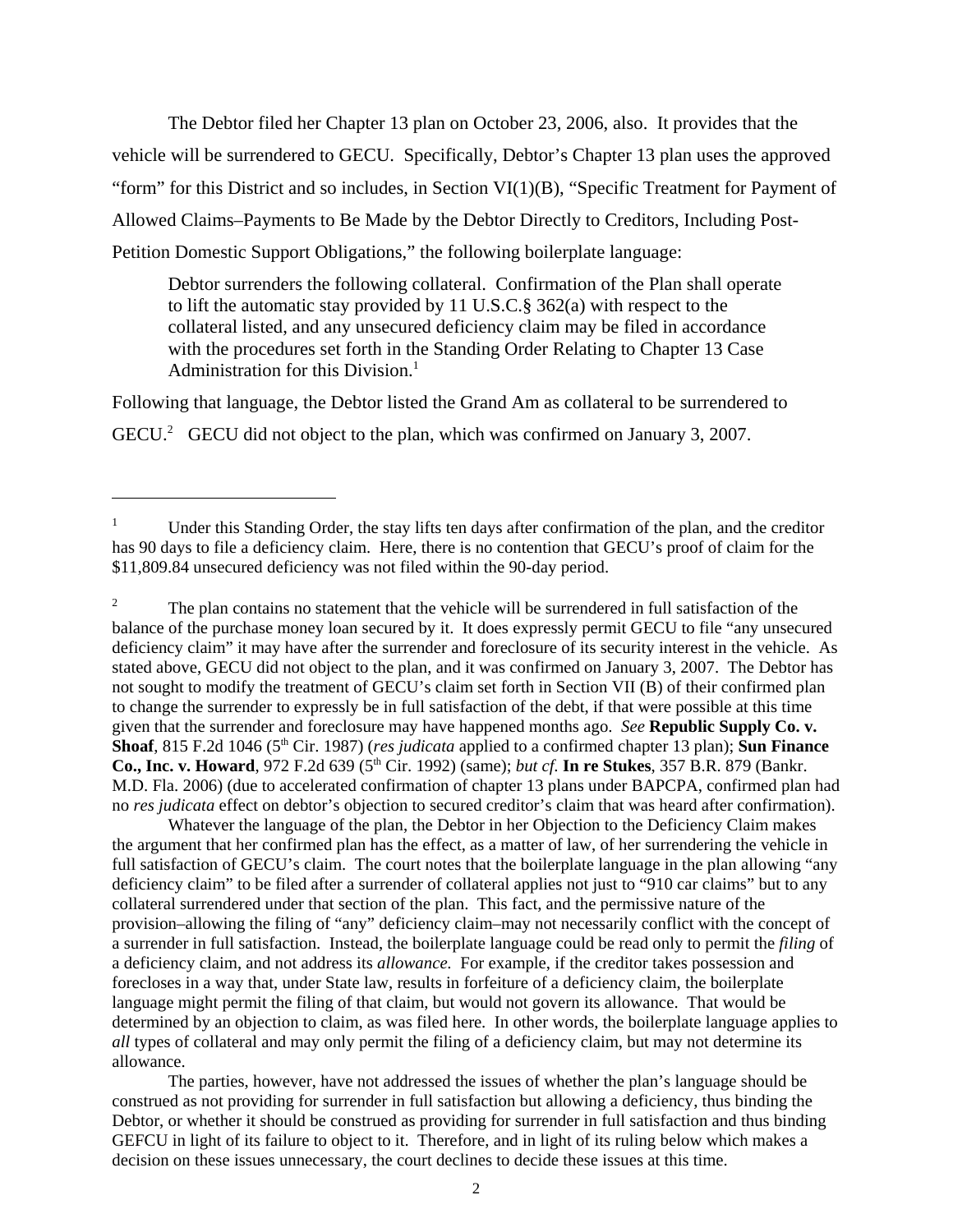GECU took possession of the vehicle and foreclosed its security interest. It then filed a proof of claim for an unsecured deficiency of \$11,809.84, based on the foreclosure. The Debtor objected to that claim.

#### ISSUE PRESENTED

The Debtor argues that the claims should not be allowed under a recent change to the Bankruptcy Code made by the Bankruptcy Abuse Prevention and Consumer Protection Act of 2005 ("BAPCPA") governing claims filed in chapter 13 cases involving motor vehicles purchased within 910 days of the bankruptcy filing. Specifically, the Debtor asserts that this amendment to 11 U.S.C. § 1325(a) allows her to surrender to GECU the vehicle that she purchased within 910 days of her bankruptcy filing in full satisfaction of the debt she owes GECU. She asserts that the combination of 11 U.S.C. § 1325(a)(5)(C), which allows a plan to provide for surrender of collateral, and the text appearing immediately after  $\S 1325(a)(9)$ , which text states that § 506 no longer applies to value a motor vehicle bought within 910 days of the bankruptcy filing [called the "Hanging Paragraph"], allows the Debtor's proposed full value surrender, notwithstanding the objection of GECU. It, in turn, argues that BAPCPA did not affect the treatment of deficiency claims arising as a result of the surrender of a vehicle pursuant to a Chapter 13 plan.

### **JURISDICTION**

The court has subject matter jurisdiction of the parties' dispute pursuant to 28 U.S.C. § 1334 and § 157. The matter is a core contested proceeding pursuant to 28 U.S.C. § 158(b)(2)(A) (matters concerning the administration of the estate), (b)(2)(B) (allowance or disallowance of claims),  $(b)(2)(L)$  (confirmation of plans), and  $(b)(2)(O)$  (other proceedings affecting the liquidation of assets of the estate). The following represent the court's findings of fact and conclusions of law made pursuant to Bankruptcy Rules 7052 and 9014. Where appropriate, a finding of fact shall be construed to be a conclusion of law, and vice versa.

#### **DISCUSSION**

#### Section 1325(a)(5) provides that:

the court shall confirm a plan if . . . with respect to each allowed secured claim provided for by the plan--

- (A) the holder of such claim has accepted the plan;
- (B) (i) the plan provides that--
	- (I) the holder of such claim retain the lien securing such claim until the earlier of--
		- (aa) the payment of the underlying debt determined under nonbankruptcy law; or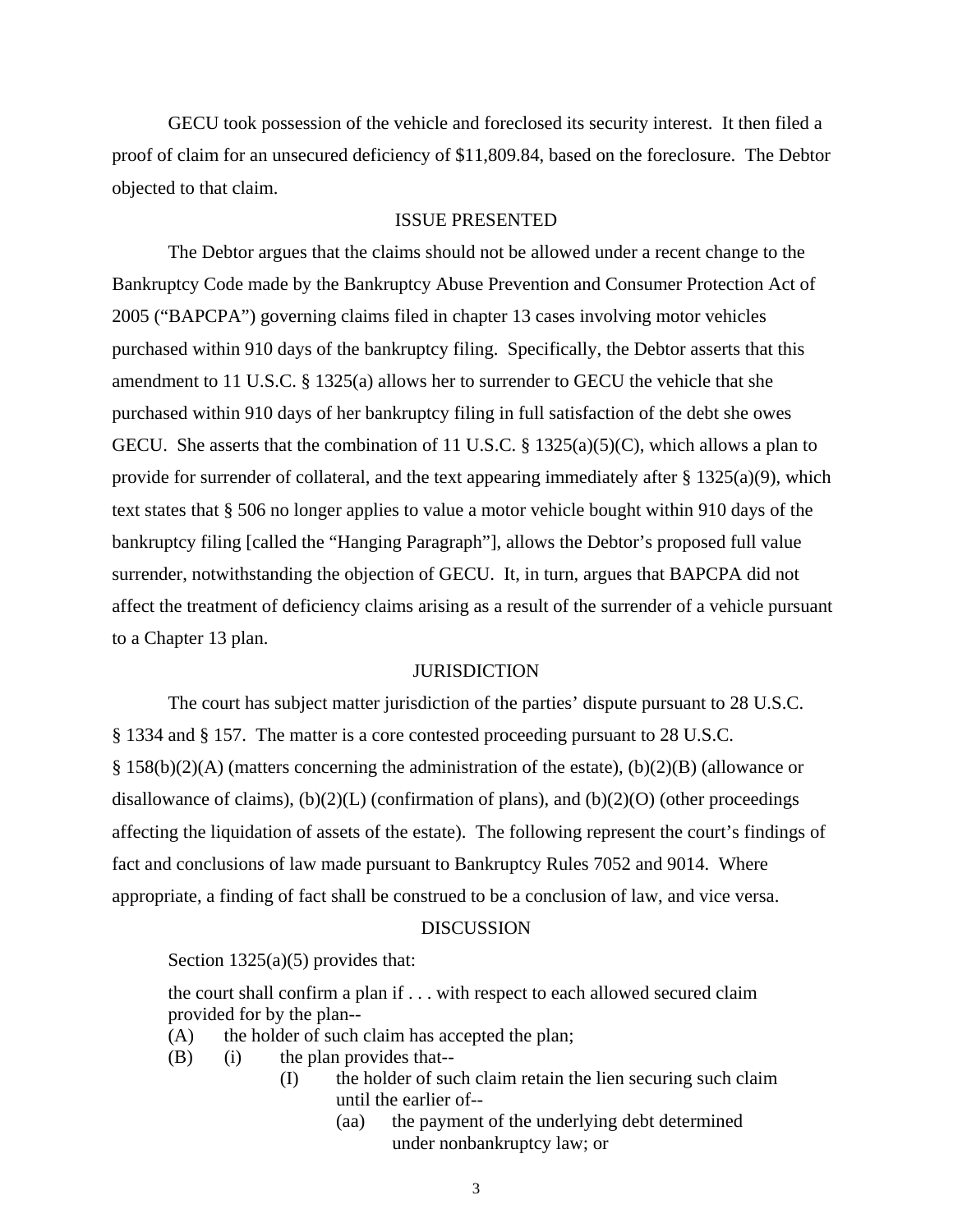- (bb) discharge under section 1328; and
- (II) if the case under this chapter is dismissed or converted without completion of the plan, such lien shall also be retained by such holder to the extent recognized by applicable nonbankruptcy law;
- (ii) the value, as of the effective date of the plan, of property to be distributed under the plan on account of such claim is not less than the allowed amount of such claim; and
- $(iii)$  if--
	- (I) property to be distributed pursuant to this subsection is in the form of periodic payments, such payments shall be in equal monthly amounts; and
	- (II) the holder of the claim is secured by personal property, the amount of such payments shall not be less than an amount sufficient to provide to the holder of such claim adequate protection during the period of the plan; or
- $(C)$  the debtor surrenders the property securing such claim to such holder . . ..

The Hanging Paragraph [the text immediately following  $\S 1325(a)(9)$  of the Bankruptcy Code as amended under BAPCPA] states that:

[f]or purposes of paragraph (5), section 506 shall not apply to a claim described in that paragraph if the creditor has a purchase money security interest securing the debt that is the subject of the claim, the debt was incurred within the 910-day preceding the date of the filing of the petition, and the collateral for that debt consists of a motor vehicle (as defined in section 30102 of title 49) acquired for the personal use of the debtor, or if collateral for that debt consists of any other thing of value, if the debt was incurred during the 1-year period preceding that filing  $\ldots$ 

Courts throughout the country are struggling with the correct application of this Hanging Paragraph language to motor vehicle claims when the vehicle was purchased with recourse debt within 910 days preceding the bankruptcy filing, the vehicle is surrendered pursuant to provisions of the plan, the creditor forecloses its security interest in the vehicle, and an amount remains owing. There is case law both denying and allowing the creditor the right to file a deficiency unsecured claim, with the majority having disallowed deficiency claims. *See e.g.,* **In re Osborn**, 2007 WL 542435 (B.A.P. 8th Cir.) (majority view); **In re Gentry**, 2006 WL 3392947 (Bankr. E.D. Tenn.) (same); **In re Ezell**, 338 B.R. 330 (Bankr. E.D. Tenn. 2006) (same).

This court, however, finds the reasoning of the minority to be the more persuasive and has sided with those courts in its recent decision in **In re Newberry**, 06-60241, docket nos. 50, 51, Judgment and Memorandum Opinion Denying Debtors' Objection to Amended Claim. *See also* **In re Zehrung**, 351 B.R. 675 (W.D. Wis. 2006); **In re Particka**, 355 B.R. 616 (Bankr. E.D.